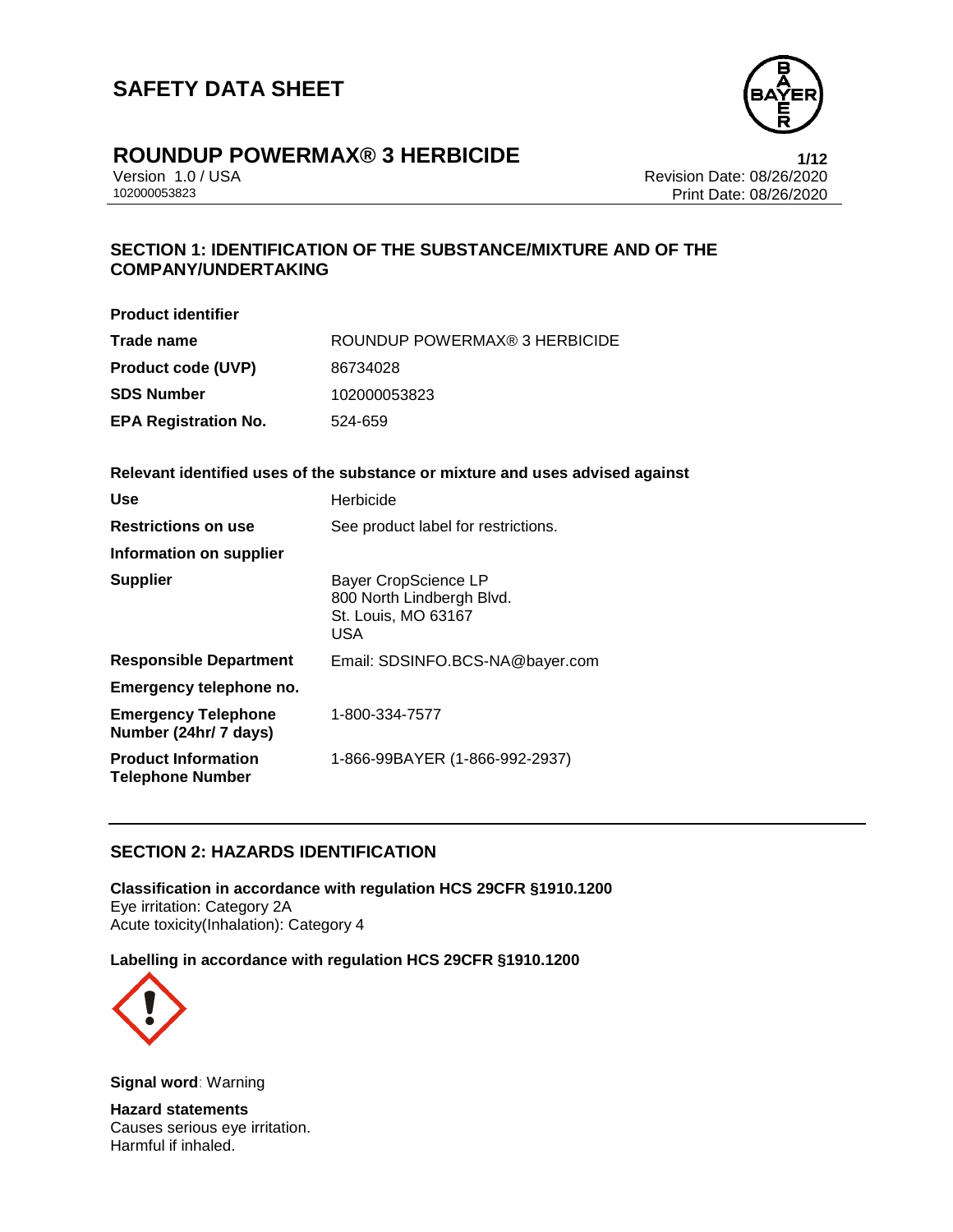

# **ROUNDUP POWERMAX® 3 HERBICIDE**<br>
Version 1.0/USA<br>
Revision Date: 08/26/2020

Version 1.0 / USA Revision Date: 08/26/2020 Print Date: 08/26/2020

#### **Precautionary statements**

Use only outdoors or in a well-ventilated area. Avoid breathing mist/ vapours/ spray. Wash hands thoroughly after handling. Wear protective gloves/protective clothing/eye protection/face protect IF IN EYES: Rinse cautiously with water for several minutes. Remove contact lenses, if present and easy to do. Continue rinsing. If eye irritation persists: Get medical advice/ attention. IF INHALED: Remove person to fresh air and keep comfortable for breathing. Call a POISON CENTER/doctor/physician if you feel unwell.

### **Hazards Not Otherwise Classified (HNOC)**

No physical hazards not otherwise classified. No health hazards not otherwise classified.

## **SECTION 3: COMPOSITION/INFORMATION ON INGREDIENTS**

## **Hazardous Component Name CAS-No. Concentration % by weight**

Potassium salt of glyphosate 61.2 Surfactant blend (proprietary) 7.0 – 13.0

The specific chemical identity and/or concentration range is being withheld because it is trade secret information.

## **SECTION 4: FIRST AID MEASURES**

#### **Description of first aid measures**

| <b>General advice</b> | When possible, have the product container or label with you when<br>calling a poison control center or doctor or going for treatment.                                                                                                                                                                     |
|-----------------------|-----------------------------------------------------------------------------------------------------------------------------------------------------------------------------------------------------------------------------------------------------------------------------------------------------------|
| <b>Inhalation</b>     | Move to fresh air. If person is not breathing, call 911 or an ambulance,<br>then give artificial respiration, preferably mouth-to-mouth if possible.<br>Call a physician or poison control center immediately.                                                                                            |
| <b>Skin contact</b>   | Wash off immediately with plenty of water for at least 15 minutes. Take<br>off contaminated clothing and shoes immediately. Call a physician or<br>poison control center immediately.                                                                                                                     |
| Eye contact           | Hold eye open and rinse slowly and gently with water for 15-20<br>minutes. Remove contact lenses, if present, after the first 5 minutes,<br>then continue rinsing eye. Call a physician or poison control center<br>immediately.                                                                          |
| Ingestion             | Call a physician or poison control center immediately. Rinse out mouth<br>and give water in small sips to drink. DO NOT induce vomiting unless<br>directed to do so by a physician or poison control center. Never give<br>anything by mouth to an unconscious person. Do not leave victim<br>unattended. |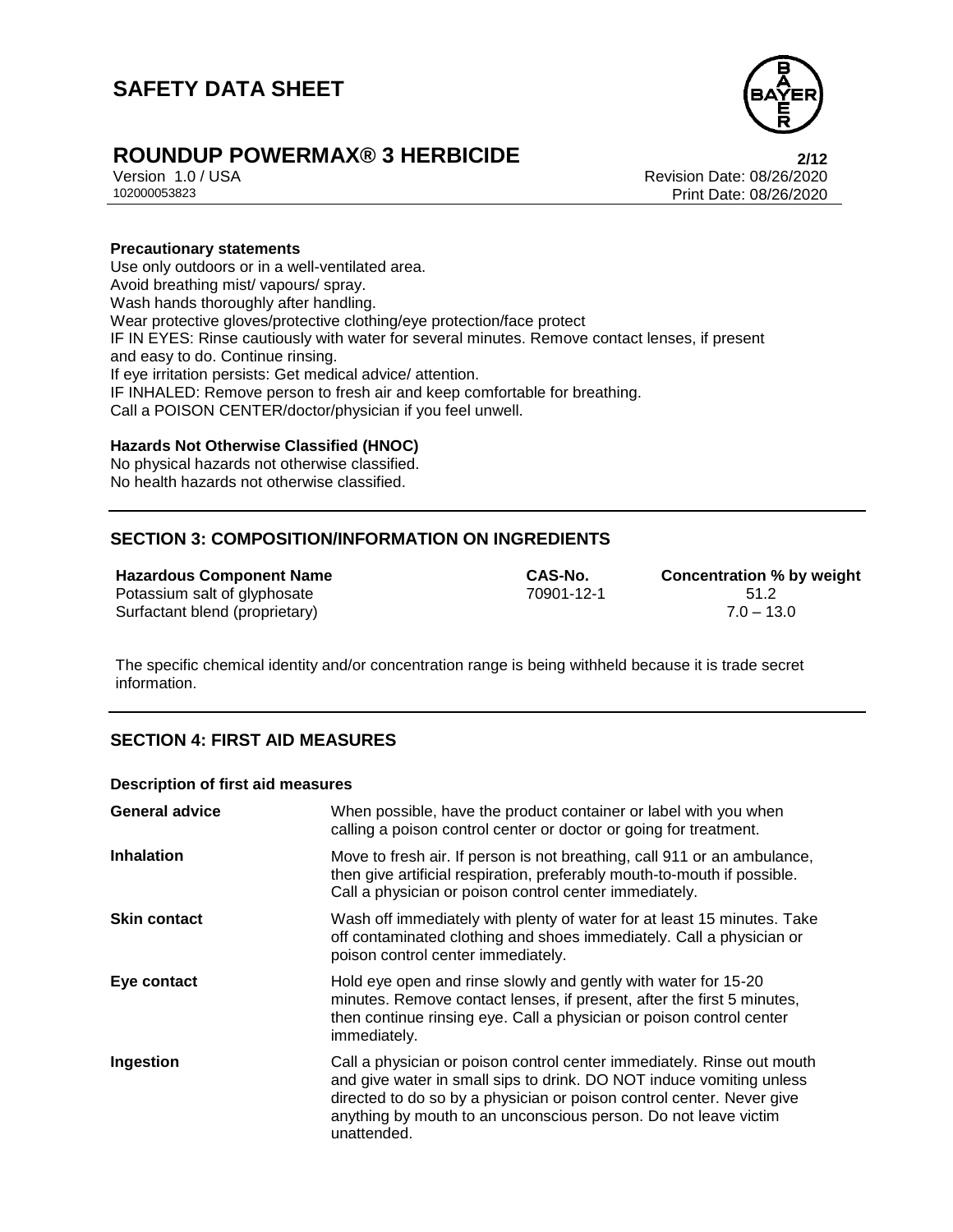

# **ROUNDUP POWERMAX® 3 HERBICIDE**<br>Version 1.0 / USA **bigger and Secure 2012** Revision Date: 08/26/2020

Version 1.0 / USA Revision Date: 08/26/2020<br>102000053823 Print Date: 08/26/2020 Print Date: 08/26/2020

| Most important symptoms and effects, both acute and delayed                |                                                                                                                                                                     |
|----------------------------------------------------------------------------|---------------------------------------------------------------------------------------------------------------------------------------------------------------------|
| <b>Symptoms</b>                                                            | To date no symptoms are known.                                                                                                                                      |
| Indication of any immediate medical attention and special treatment needed |                                                                                                                                                                     |
| <b>Risks</b>                                                               | This product is not a cholinesterase inhibitor.                                                                                                                     |
| <b>Treatment</b>                                                           | Treatment with atropine and oximes is not indicated. Appropriate<br>supportive and symptomatic treatment as indicated by the patient's<br>condition is recommended. |

# **SECTION 5: FIREFIGHTING MEASURES**

| <b>Extinguishing media</b>                                         |                                                                                                                                                                                                                                        |
|--------------------------------------------------------------------|----------------------------------------------------------------------------------------------------------------------------------------------------------------------------------------------------------------------------------------|
| <b>Suitable</b>                                                    | Use water spray, alcohol-resistant foam, dry chemical or carbon<br>dioxide.                                                                                                                                                            |
| <b>Unsuitable</b>                                                  | High volume water jet                                                                                                                                                                                                                  |
| <b>Special hazards arising</b><br>from the substance or<br>mixture | In the event of fire the following may be released:, Carbon monoxide<br>(CO), Carbon dioxide (CO2), Nitrogen oxides (NOx), Oxides of<br>phosphorus                                                                                     |
| <b>Advice for firefighters</b>                                     |                                                                                                                                                                                                                                        |
| <b>Special protective</b><br>equipment for firefighters            | In the event of fire and/or explosion do not breathe fumes. Firefighters<br>should wear NIOSH approved self-contained breathing apparatus and<br>full protective clothing. Equipment should be thoroughly<br>decontaminated after use. |
| <b>Further information</b>                                         | Keep out of smoke. Fight fire from upwind position. Cool closed<br>containers exposed to fire with water spray. Do not allow run-off from<br>fire fighting to enter drains or water courses.                                           |
| <b>Flash point</b>                                                 | does not flash                                                                                                                                                                                                                         |
| <b>Auto-ignition temperature</b>                                   | No data available                                                                                                                                                                                                                      |
| <b>Lower explosion limit</b>                                       | No data available                                                                                                                                                                                                                      |
| <b>Upper explosion limit</b>                                       | No data available                                                                                                                                                                                                                      |
| <b>Explosivity</b>                                                 | Not explosive                                                                                                                                                                                                                          |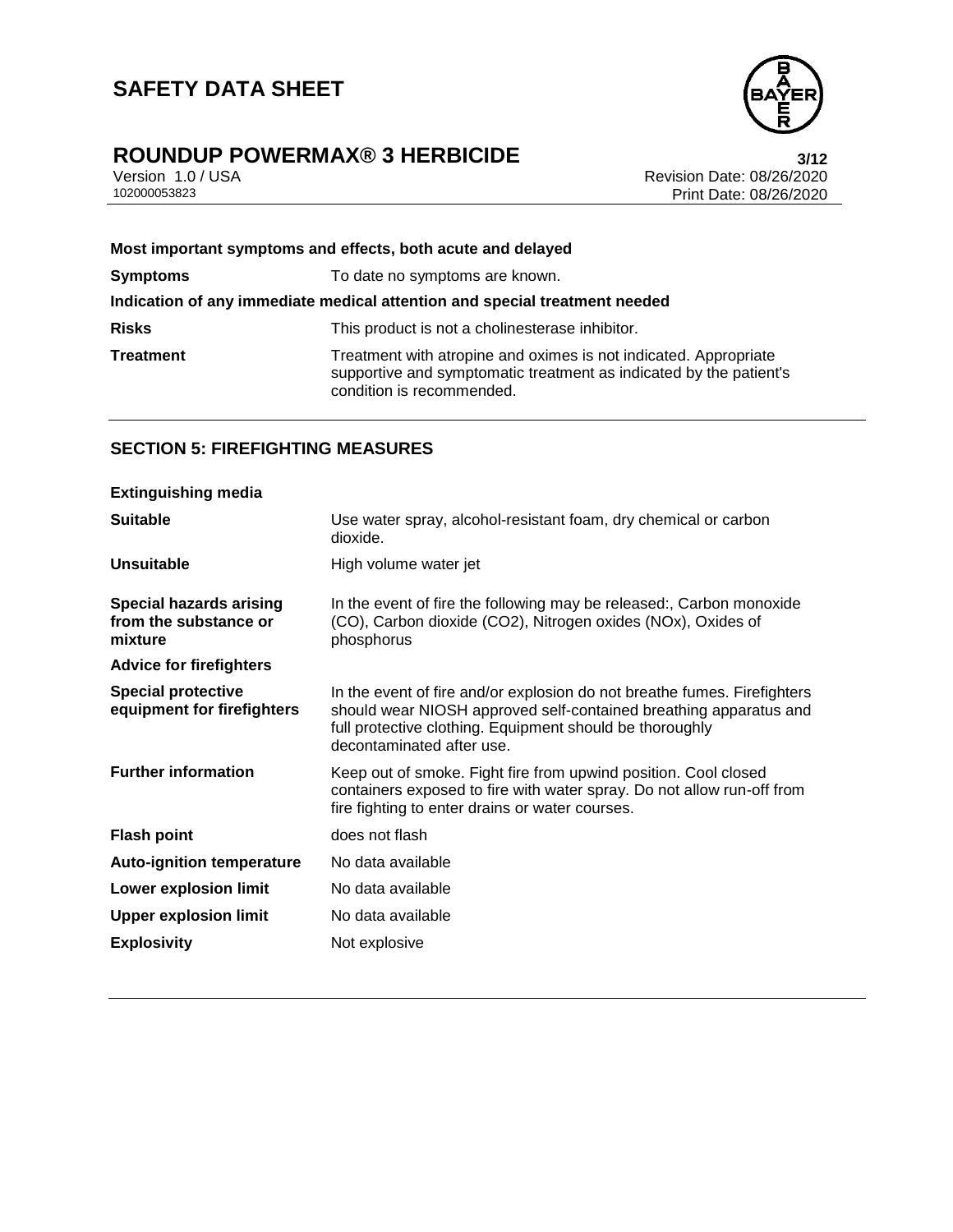

# **ROUNDUP POWERMAX® 3 HERBICIDE 4/12**

Version 1.0 / USA Revision Date: 08/26/2020 Print Date: 08/26/2020

## **SECTION 6: ACCIDENTAL RELEASE MEASURES**

**Personal precautions, protective equipment and emergency procedures Precautions** Use personal protective equipment. Keep unauthorized people away. Avoid contact with spilled product or contaminated surfaces. **Methods and materials for containment and cleaning up Methods for cleaning up** Soak up with inert absorbent material (e.g. sand, silica gel, acid binder, universal binder, sawdust). Collect and transfer the product into a properly labelled and tightly closed container. Keep in suitable, closed containers for disposal. Clean contaminated floors and objects thoroughly, observing environmental regulations. **Additional advice** Use personal protective equipment. If the product is accidentally spilled, do not allow to enter soil, waterways or waste water canal. Do not allow product to contact non-target plants. **Reference to other sections** Information regarding safe handling, see section 7. Information regarding personal protective equipment, see section 8. Information regarding waste disposal, see section 13.

## **SECTION 7: HANDLING AND STORAGE**

#### **Precautions for safe handling**

| Advice on safe handling                                      | Avoid contact with skin, eyes and clothing. Ensure adequate ventilation.                                                                                                                                                                                                                                                                                                                                                                                                                                                                                                                                          |  |
|--------------------------------------------------------------|-------------------------------------------------------------------------------------------------------------------------------------------------------------------------------------------------------------------------------------------------------------------------------------------------------------------------------------------------------------------------------------------------------------------------------------------------------------------------------------------------------------------------------------------------------------------------------------------------------------------|--|
| <b>Hygiene measures</b>                                      | Wash hands thoroughly with soap and water after handling and before<br>eating, drinking, chewing gum, using tobacco, using the toilet or<br>applying cosmetics.<br>Remove Personal Protective Equipment (PPE) immediately after<br>handling this product. Remove soiled clothing immediately and clean<br>thoroughly before using again. Wash thoroughly and put on clean<br>clothing. Keep working clothes separately. Garments that cannot be<br>cleaned must be destroyed (burnt).                                                                                                                             |  |
| Conditions for safe storage, including any incompatibilities |                                                                                                                                                                                                                                                                                                                                                                                                                                                                                                                                                                                                                   |  |
| <b>Requirements for storage</b><br>areas and containers      | Store in original container. Store in a cool, dry place and in such a<br>manner as to prevent cross contamination with other crop protection<br>products, fertilizers, food, and feed. Store in a place accessible by<br>authorized persons only. Reacts with galvanised steel or unlined mild<br>steel to produce hydrogen, a highly flammable gas that could explode.<br>Protect from freezing. Partial crystallization may occur on prolonged<br>storage below the minimum storage temperature. Freezing will affect the<br>physical condition but will not damage the material. Thaw and mix<br>before using. |  |
| Advice on common storage                                     | Keep away from food, drink and animal feedingstuffs.                                                                                                                                                                                                                                                                                                                                                                                                                                                                                                                                                              |  |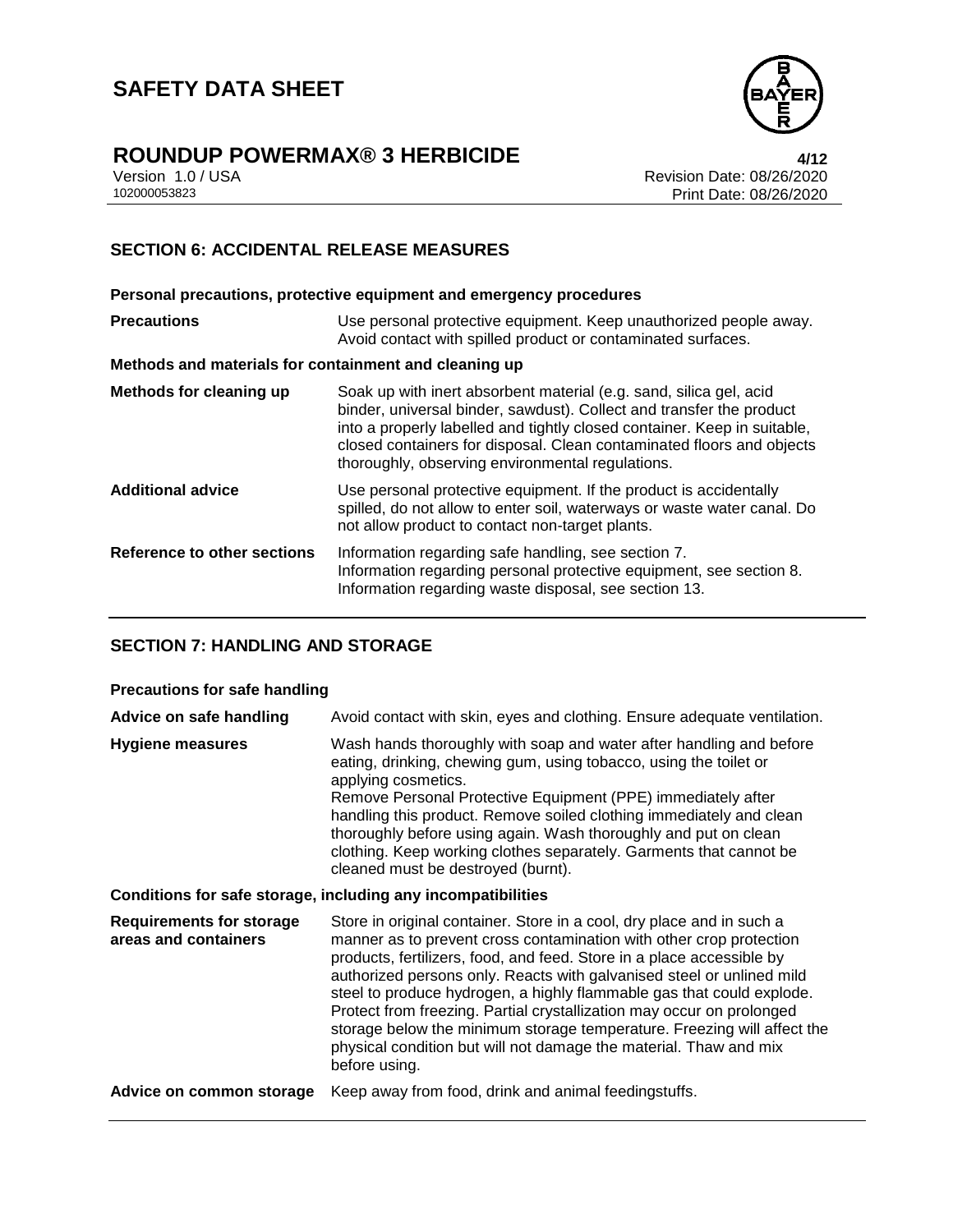

# **ROUNDUP POWERMAX® 3 HERBICIDE**<br>Version 1.0 / USA **bigger and State: 08/26/2020**

Version 1.0 / USA Revision Date: 08/26/2020 Print Date: 08/26/2020

# **SECTION 8: EXPOSURE CONTROLS/PERSONAL PROTECTION**

#### **Control parameters**

No known occupational limit values.

#### **Exposure controls**

#### **Personal protective equipment**

In normal use and handling conditions please refer to the label and/or leaflet. In all other cases the following recommendations would apply.

| <b>Respiratory protection</b>      | When respirators are required, select NIOSH approved equipment<br>based on actual or potential airborne concentrations and in<br>accordance with the appropriate regulatory standards and/or industry<br>recommendations.                                                                                                                                                                                                                                                                                                                                                                                                                   |
|------------------------------------|---------------------------------------------------------------------------------------------------------------------------------------------------------------------------------------------------------------------------------------------------------------------------------------------------------------------------------------------------------------------------------------------------------------------------------------------------------------------------------------------------------------------------------------------------------------------------------------------------------------------------------------------|
| <b>Hand protection</b>             | Please observe the instructions regarding permeability and<br>breakthrough time which are provided by the supplier of the gloves.<br>Also take into consideration the specific local conditions under which<br>the product is used, such as the danger of cuts, abrasion, and the<br>contact time.<br>Chemical-resistant gloves (barrier laminate, butyl rubber, nitrile<br>rubber or Viton)<br>Wash gloves when contaminated. Dispose of when contaminated<br>inside, when perforated or when contamination on the outside cannot<br>be removed. Wash hands frequently and always before eating,<br>drinking, smoking or using the toilet. |
| <b>Eye protection</b>              | Use tightly sealed goggles and face protection.                                                                                                                                                                                                                                                                                                                                                                                                                                                                                                                                                                                             |
| Skin and body protection           | Wear long-sleeved shirt and long pants and shoes plus socks.                                                                                                                                                                                                                                                                                                                                                                                                                                                                                                                                                                                |
| <b>General protective measures</b> | Follow manufacturer's instructions for cleaning/maintaining PPE. If<br>no such instructions for washables, use detergent and warm/tepid<br>water.<br>Keep and wash PPE separately from other laundry.                                                                                                                                                                                                                                                                                                                                                                                                                                       |

## **SECTION 9. PHYSICAL AND CHEMICAL PROPERTIES**

#### **Information on basic physical and chemical properties**

| Form                       | clear, liquid                               |
|----------------------------|---------------------------------------------|
| Colour                     | light yellow to red brown                   |
| Odour                      | odourless                                   |
| <b>Odour Threshold</b>     | No data available                           |
| рH                         | 4.3 - 4.8 (6.0 %) (23 °C) (deionized water) |
| <b>Melting point/range</b> | No data available                           |
| <b>Boiling Point</b>       |                                             |
|                            | No data available                           |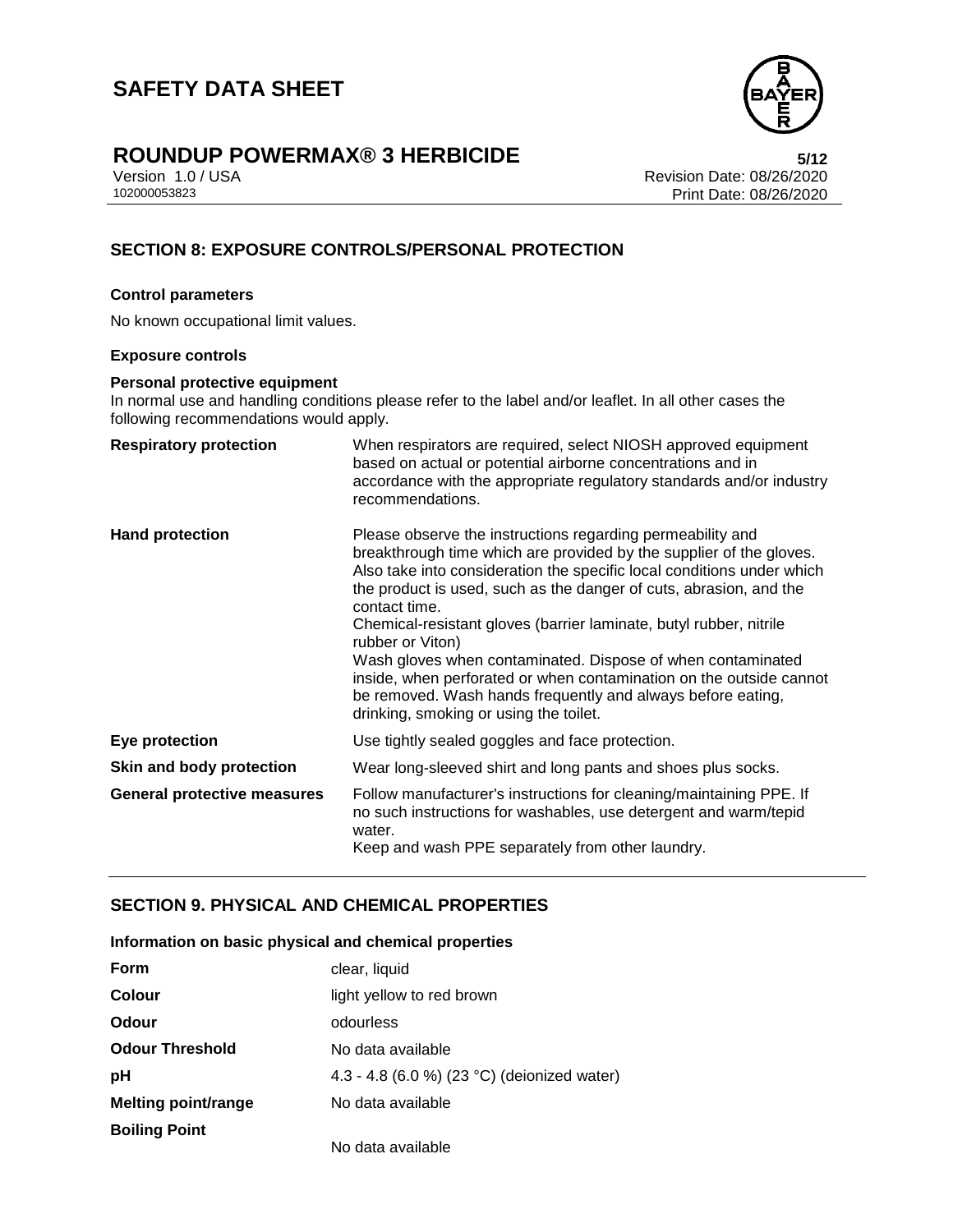# **ROUNDUP POWERMAX® 3 HERBICIDE**<br>Version 1.0 / USA **by Careland Revision Date: 08/26/2020**



Version 1.0 / USA Revision Date: 08/26/2020<br>102000053823 Print Date: 08/26/2020 Print Date: 08/26/2020

| <b>Flash point</b>                                       | does not flash                                               |
|----------------------------------------------------------|--------------------------------------------------------------|
| <b>Flammability</b>                                      | No data available                                            |
| <b>Auto-ignition temperature</b>                         | No data available                                            |
| <b>Minimum ignition energy</b>                           | Not applicable                                               |
| Self-accelarating<br>decomposition temperature<br>(SADT) | No data available                                            |
| <b>Upper explosion limit</b>                             | No data available                                            |
| <b>Lower explosion limit</b>                             | No data available                                            |
| Vapour pressure                                          | No data available                                            |
| <b>Evaporation rate</b>                                  | No data available                                            |
| <b>Relative vapour density</b>                           | No data available                                            |
| <b>Relative density</b>                                  | 1.379 (20 $°C$ )                                             |
| <b>Density</b>                                           | 1.38 g/cm <sup>3</sup> (20 °C)                               |
| <b>Water solubility</b>                                  | soluble                                                      |
| Partition coefficient: n-<br>octanol/water               | Potassium salt of glyphosate: log Pow: < -3.2 (25 °C)        |
| Viscosity, dynamic                                       | No data available                                            |
| <b>Viscosity, kinematic</b>                              | No data available                                            |
| <b>Oxidizing properties</b>                              | No oxidizing properties                                      |
| <b>Explosivity</b>                                       | Not explosive                                                |
| <b>Other information</b>                                 | Further safety related physical-chemical data are not known. |
|                                                          |                                                              |

# **SECTION 10: STABILITY AND REACTIVITY**

| <b>Reactivity</b>                            |                                                                                                                       |
|----------------------------------------------|-----------------------------------------------------------------------------------------------------------------------|
| <b>Thermal decomposition</b>                 | Stable under normal conditions.                                                                                       |
| <b>Chemical stability</b>                    | Stable under recommended storage conditions.                                                                          |
| <b>Possibility of hazardous</b><br>reactions | Reacts with galvanised steel or unlined mild steel to produce hydrogen,<br>a highly flammable gas that could explode. |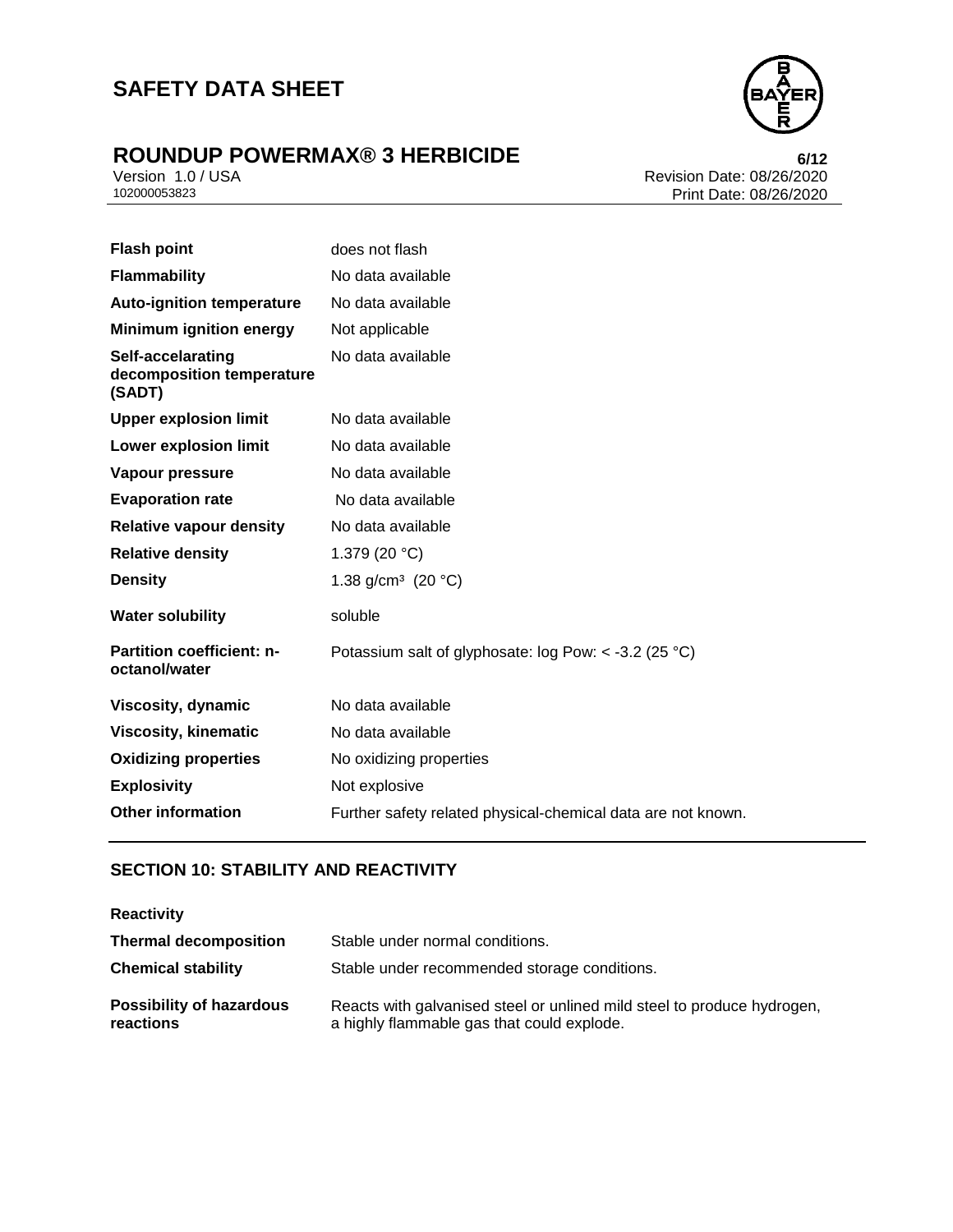

# **ROUNDUP POWERMAX® 3 HERBICIDE 7/12**

Version 1.0 / USA Revision Date: 08/26/2020 Print Date: 08/26/2020

| <b>Conditions to avoid</b>                 | Extremes of temperature and direct sunlight.                       |
|--------------------------------------------|--------------------------------------------------------------------|
| Incompatible materials                     | Galvanised steel, Unlined mild steel                               |
| <b>Hazardous decomposition</b><br>products | No decomposition products expected under normal conditions of use. |

### **SECTION 11: TOXICOLOGICAL INFORMATION**

| <b>Exposure routes</b>                      | Skin contact, Eye contact, Inhalation                                                                  |  |
|---------------------------------------------|--------------------------------------------------------------------------------------------------------|--|
| <b>Immediate Effects</b><br>Eye             | Causes substantial but temporary eye injury.                                                           |  |
| <b>Skin</b>                                 | Not expected to produce significant adverse effects when<br>recommended use instructions are followed. |  |
| Ingestion                                   | Not expected to produce significant adverse effects when<br>recommended use instructions are followed. |  |
| <b>Inhalation</b>                           | Not expected to produce significant adverse effects when<br>recommended use instructions are followed. |  |
| Information on toxicological effects        |                                                                                                        |  |
| <b>Acute oral toxicity</b>                  | LD50 (Rat) 5,000 mg/kg<br>No deaths                                                                    |  |
| <b>Acute inhalation toxicity</b>            | LC50 (Rat) 2.23 mg/l                                                                                   |  |
| <b>Acute dermal toxicity</b>                | LD50 (Rat) 5,000 mg/kg<br>No deaths                                                                    |  |
| <b>Skin corrosion/irritation</b>            | Slight irritant effect - does not require labelling. (Rabbit)                                          |  |
| Serious eye damage/eye<br>irritation        | Moderate eye irritation. (Rabbit)                                                                      |  |
| <b>Respiratory or skin</b><br>sensitisation | Skin: Non-sensitizing. (Guinea pig)                                                                    |  |
|                                             |                                                                                                        |  |

## **Assessment STOT Specific target organ toxicity – single exposure**

Potassium salt of glyphosate: This information is not available.

#### **Assessment STOT Specific target organ toxicity – repeated exposure**

Potassium salt of glyphosate: This information is not available.

#### **Assessment mutagenicity**

Potassium salt of glyphosate is not considered mutagenic.

## **Assessment carcinogenicity**

Potassium salt of glyphosate: Based on available data, the classification criteria are not met. Important comment to IARC Listing:, Our expert opinion is that classification as a carcinogen is not warranted.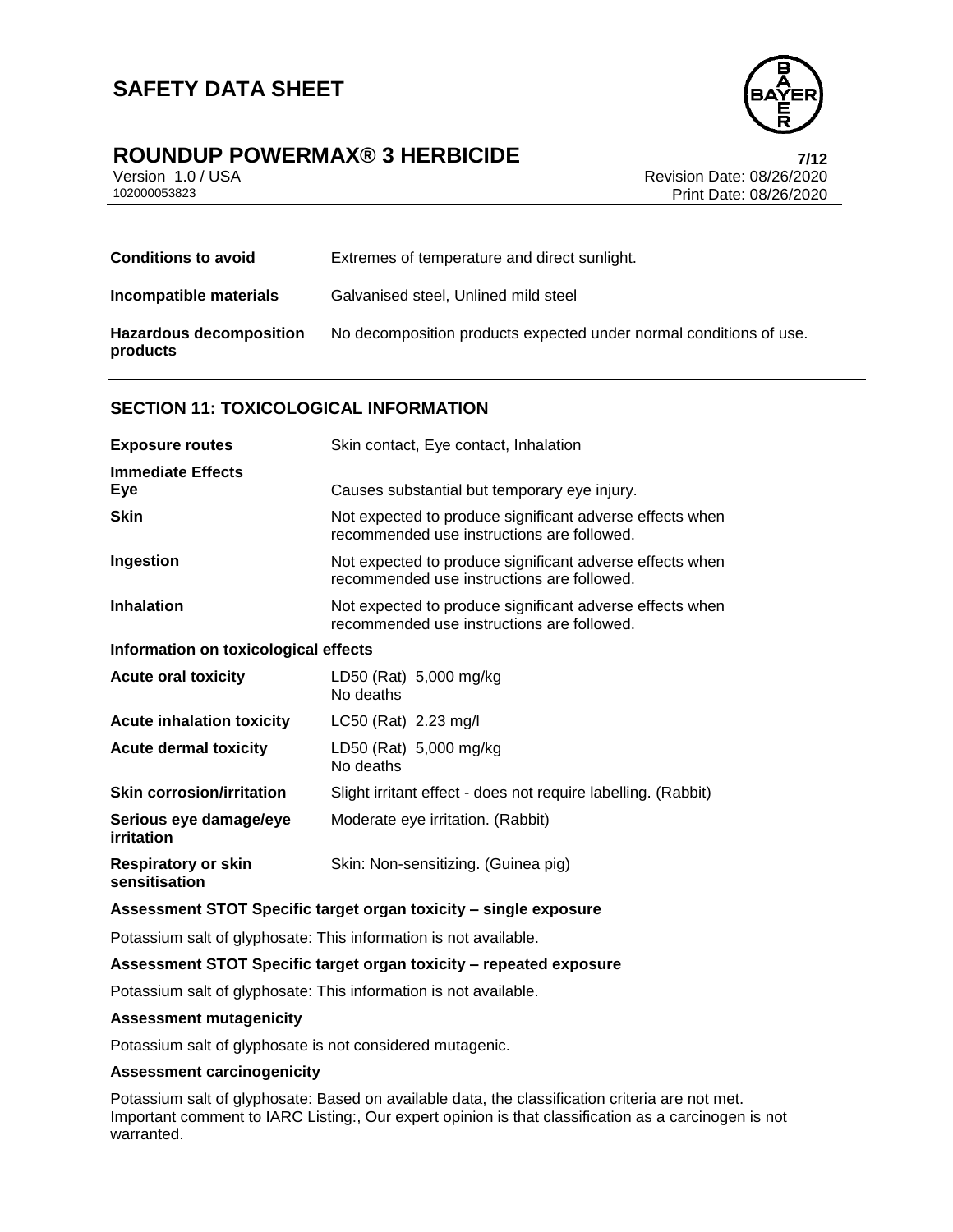

# **ROUNDUP POWERMAX® 3 HERBICIDE**<br>Version 1.0 / USA **Property Access 1.0 / USA**

Version 1.0 / USA Revision Date: 08/26/2020<br>102000053823 Print Date: 08/26/2020 Print Date: 08/26/2020

| <b>ACGIH</b>                 |            |                        |
|------------------------------|------------|------------------------|
| None.                        |            |                        |
| <b>NTP</b>                   |            |                        |
| None.                        |            |                        |
| <b>IARC</b>                  |            |                        |
| Potassium salt of glyphosate | 70901-12-1 | Overall evaluation: 2A |
| <b>OSHA</b>                  |            |                        |
| None.                        |            |                        |

### **Assessment toxicity to reproduction**

Potassium salt of glyphosate: Based on available data, the classification criteria are not met.

### **Assessment developmental toxicity**

Potassium salt of glyphosate: This information is not available.

## **SECTION 12: ECOLOGICAL INFORMATION**

| <b>Toxicity to fish</b>                             | LC50 (Lepomis macrochirus (Bluegill sunfish)) 47 mg/l<br>static test; Exposure time: 96 h<br>Test conducted with a similar formulation.            |
|-----------------------------------------------------|----------------------------------------------------------------------------------------------------------------------------------------------------|
| <b>Chronic toxicity to fish</b>                     | Oncorhynchus mykiss (rainbow trout)<br>flow-through test<br>NOEC: >= 9.63 mg/l<br>The value mentioned relates to the active ingredient glyphosate. |
| <b>Toxicity to aquatic</b><br>invertebrates         | LC50 (Crassostrea gigas (Portuguese oyster)) 40 mg/l static test;<br>Exposure time: 48 h<br>Test conducted with a similar formulation.             |
| <b>Chronic toxicity to aquatic</b><br>invertebrates | EC50 (Daphnia magna (Water flea)): 12.5 mg/l<br>Exposure time: 21 d<br>The value mentioned relates to the active ingredient glyphosate.            |
| <b>Toxicity to aquatic plants</b>                   | ErC50 (Skeletonema costatum) 13.5 mg/l<br>Growth rate; Exposure time: 72 h<br>Test conducted with a similar formulation.                           |
| <b>Toxicity to other organisms</b>                  | LC50 (Eisenia fetida (earthworms)) 10,000 mg/kg<br>Exposure time: 14 d<br>Test conducted with a similar formulation.                               |
| <b>Biodegradability</b>                             | Potassium salt of glyphosate:<br>Not readily biodegradable.                                                                                        |
| Koc                                                 | Potassium salt of glyphosate: Koc: 884                                                                                                             |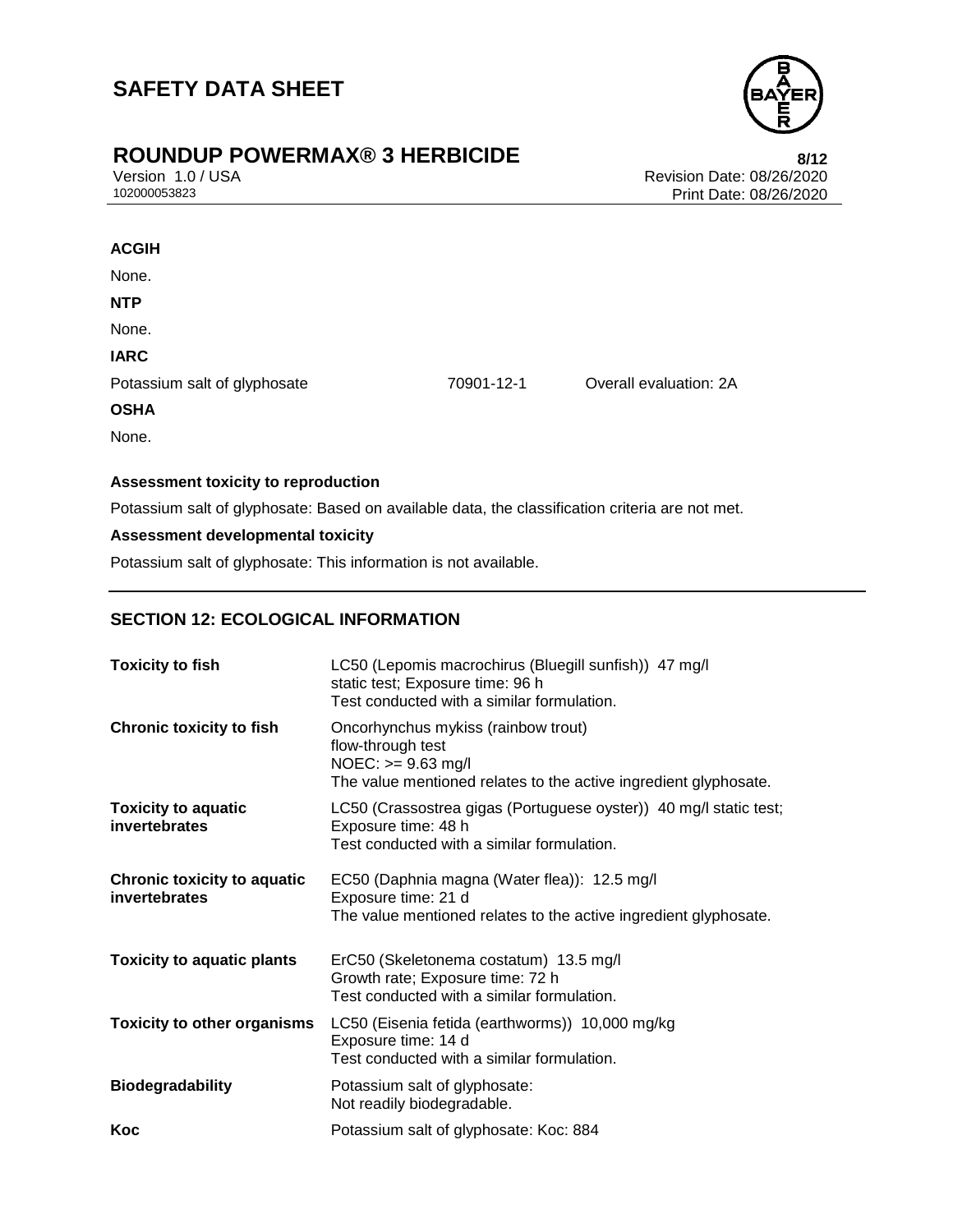

# **ROUNDUP POWERMAX® 3 HERBICIDE 9/12**

| Version 1.0 / USA |  |
|-------------------|--|
| 102000053823      |  |

Revision Date: 08/26/2020 Print Date: 08/26/2020

| <b>Bioaccumulation</b>                      | Potassium salt of glyphosate: Bioconcentration factor (BCF) < 1                                                                                                                                                                                                                                                                                                    |
|---------------------------------------------|--------------------------------------------------------------------------------------------------------------------------------------------------------------------------------------------------------------------------------------------------------------------------------------------------------------------------------------------------------------------|
| <b>Mobility in soil</b>                     | Potassium salt of glyphosate: Variable, depends on temperature, soil<br>type, soil moisture, soil pH and organic matter content.                                                                                                                                                                                                                                   |
| <b>Results of PBT and vPvB assessment</b>   |                                                                                                                                                                                                                                                                                                                                                                    |
| <b>PBT and vPvB assessment</b>              | Potassium salt of glyphosate: This substance is not considered to be<br>persistent, bioaccumulative and toxic (PBT). This substance is not<br>considered to be very persistent and very bioaccumulative (vPvB).                                                                                                                                                    |
| <b>Additional ecological</b><br>information | No further ecological information is available.                                                                                                                                                                                                                                                                                                                    |
| <b>Environmental precautions</b>            | Apply this product as specified on the label.<br>Do not apply directly to water, to areas where surface water is present<br>or to intertidal areas below the mean high water mark.<br>Do not contaminate surface or ground water by cleaning equipment or<br>disposal of wastes, including equipment wash water.<br>Retain and dispose of contaminated wash water. |

# **SECTION 13: DISPOSAL CONSIDERATIONS**

#### **Waste treatment methods**

| <b>Product</b>                | It is best to use all of the product in accordance with label directions. If it<br>is necessary to dispose of unused product, please follow container label<br>instructions and applicable local guidelines.<br>Do not contaminate water, food, or feed by disposal.<br>Follow all local/regional/national/international regulations.                                                                    |
|-------------------------------|----------------------------------------------------------------------------------------------------------------------------------------------------------------------------------------------------------------------------------------------------------------------------------------------------------------------------------------------------------------------------------------------------------|
| <b>Contaminated packaging</b> | Follow advice on product label and/or leaflet.<br>Do not re-use empty containers.<br>Triple rinse containers.<br>Puncture container to avoid re-use.<br>Completely empty container into application equipment, then dispose of<br>empty container in a sanitary landfill, by incineration or by other<br>procedures approved by state/provincial and local authorities.<br>If burned, stay out of smoke. |
| <b>RCRA Information</b>       | Characterization and proper disposal of this material as a special or<br>hazardous waste is dependent upon Federal, State and local laws and<br>are the user's responsibility. RCRA classification may apply.                                                                                                                                                                                            |

### **SECTION 14: TRANSPORT INFORMATION**

| 49CFR       | Not dangerous goods / not hazardous material |
|-------------|----------------------------------------------|
| <b>IMDG</b> |                                              |
| UN number   | 3082                                         |
| Class       | 9                                            |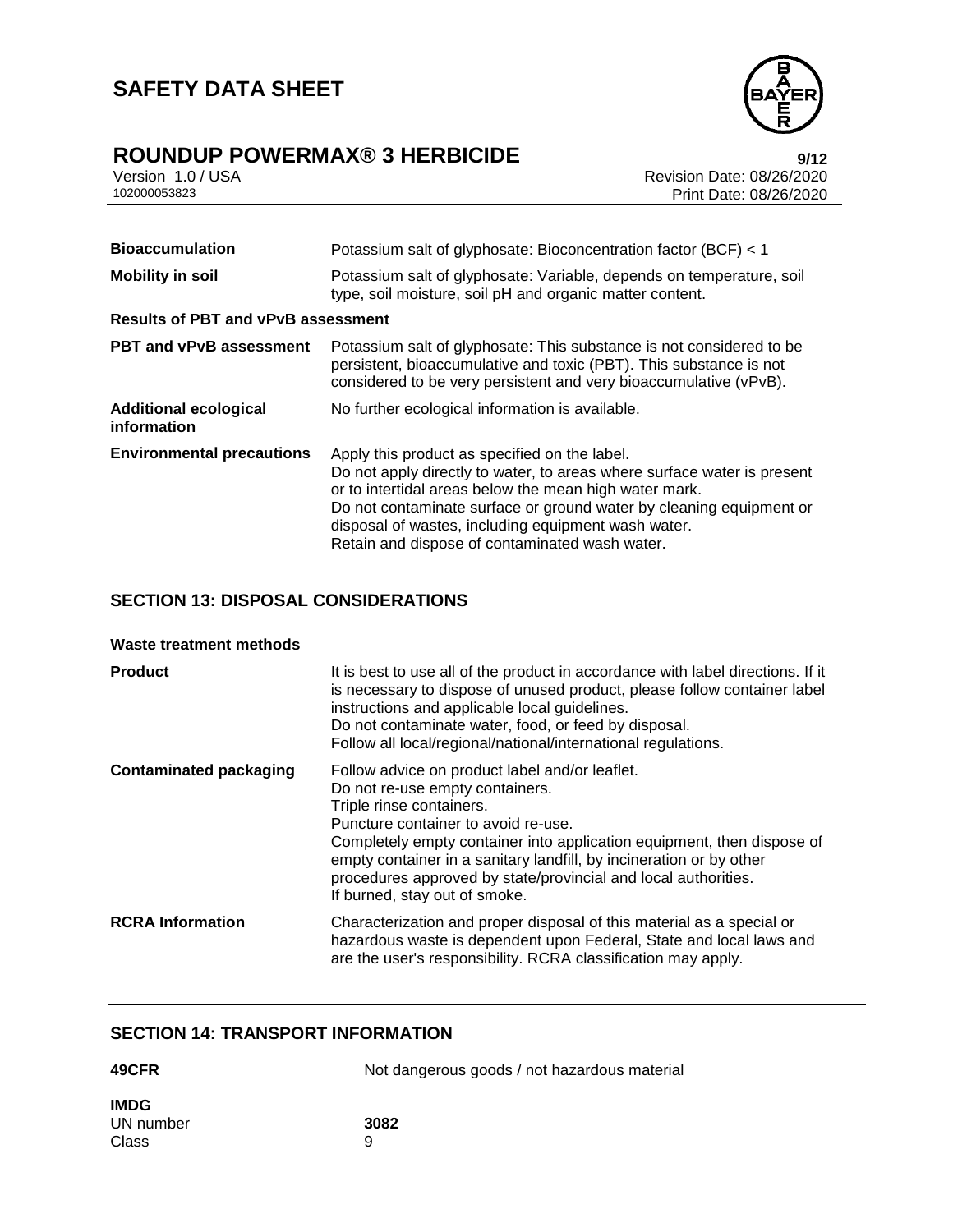

# **ROUNDUP POWERMAX® 3 HERBICIDE 10/12**

Version 1.0 / USA Revision Date: 08/26/2020 Print Date: 08/26/2020

| Packaging group<br>Marine pollutant<br>Proper shipping name | Ш<br><b>YES</b><br>ENVIRONMENTALLY HAZARDOUS SUBSTANCE, LIQUID,<br>N.O.S.<br>(AMINE ALKOXYLATE) |
|-------------------------------------------------------------|-------------------------------------------------------------------------------------------------|
| <b>IATA</b>                                                 |                                                                                                 |
| UN number                                                   | 3082                                                                                            |
| Class                                                       | 9                                                                                               |
| Packaging group                                             | Ш                                                                                               |
| Environm, Hazardous Mark                                    | <b>YES</b>                                                                                      |
| Proper shipping name                                        | ENVIRONMENTALLY HAZARDOUS SUBSTANCE, LIQUID,<br>N.O.S.<br>(AMINE ALKOXYLATE )                   |

This transportation information is not intended to convey all specific regulatory information relating to this product. It does not address regulatory variations due to package size or special transportation requirements.

## **SECTION 15: REGULATORY INFORMATION**

**EPA Registration No.** 524-659 **US Federal Regulations TSCA list** Water 7732-18-5 **US. Toxic Substances Control Act (TSCA) Section 12(b) Export Notification (40 CFR 707, Subpt D)** No export notification needs to be made. **SARA Title III - Section 302 - Notification and Information** Not applicable. **SARA Title III - Section 313 - Toxic Chemical Release Reporting** None.

#### **US States Regulatory Reporting CA Prop65** This product does not contain any substances known to the State of California to cause cancer.

This product does not contain any substances known to the State of California to cause reproductive harm.

#### **US State Right-To-Know Ingredients** None.

**Environmental CERCLA** None. **Clean Water Section 307(a)(1)** None. **Safe Drinking Water Act Maximum Contaminant Levels**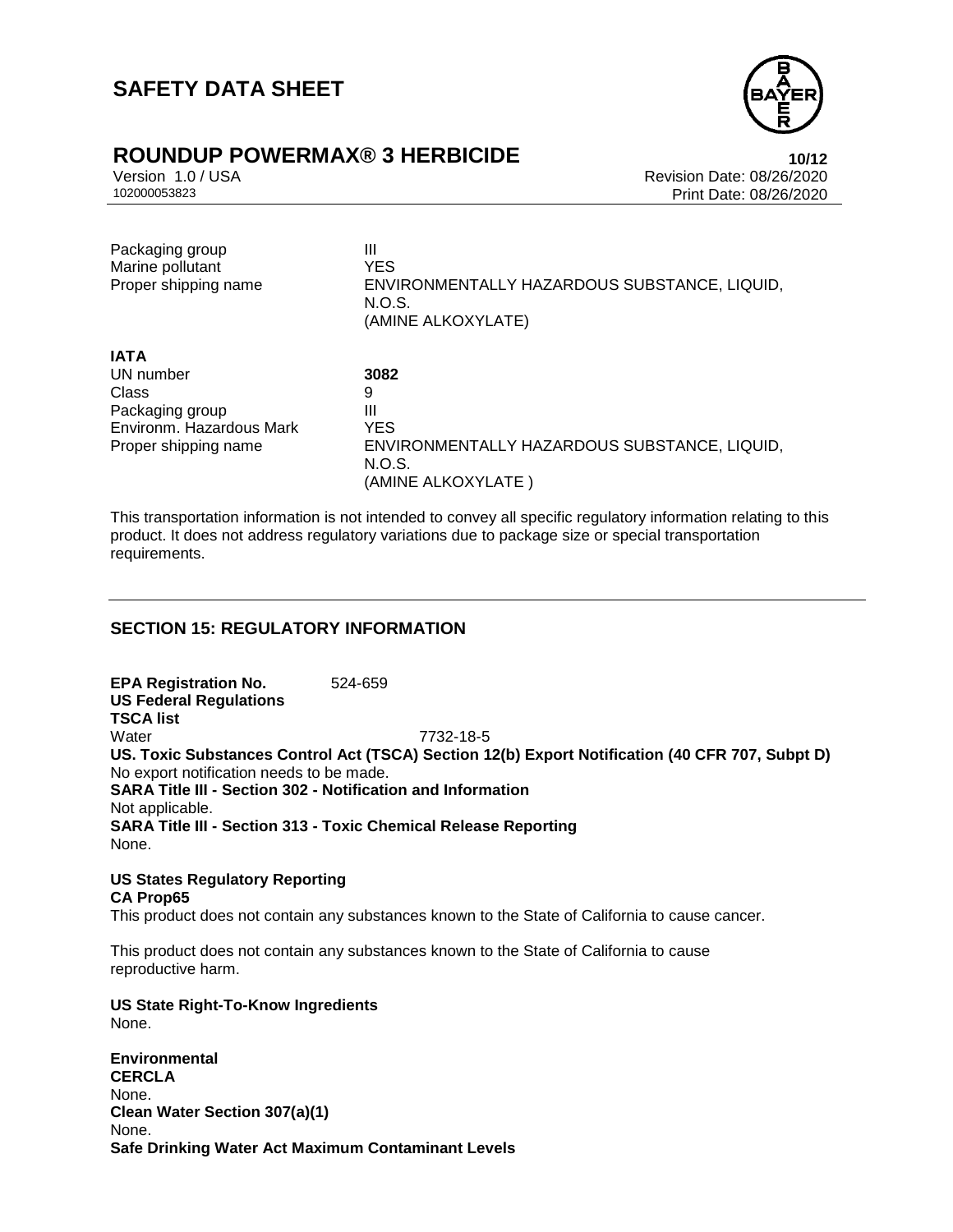

# **ROUNDUP POWERMAX® 3 HERBICIDE 11/12**

Version 1.0 / USA Revision Date: 08/26/2020<br>102000053823 Revision Date: 08/26/2020 Print Date: 08/26/2020

None.

#### **EPA/FIFRA Information:**

This chemical is a pesticide product registered by the Environmental Protection Agency and is subject to certain labeling requirements under federal pesticide law. These requirements differ from the classification criteria and hazard information required for safety data sheets, and for workplace labels of non-pesticide chemicals. Following is the hazard information required on the pesticide label:

**Signal word:** Caution! **Hazard statements:** Causes moderate eye irritation.

### **SECTION 16: OTHER INFORMATION**

#### **Abbreviations and acronyms**

| $\overline{ }$ |                                                                       |
|----------------|-----------------------------------------------------------------------|
| 49CFR          | Code of Federal Regulations, Title 49                                 |
| <b>ACGIH</b>   | US. ACGIH Threshold Limit Values                                      |
| ATE.           | Acute toxicity estimate                                               |
| CAS-Nr.        | <b>Chemical Abstracts Service number</b>                              |
| <b>CERCLA</b>  | Comprehensive Environmental Response, Compensation, and Liability Act |
| <b>EINECS</b>  | European inventory of existing commercial substances                  |
| <b>ELINCS</b>  | European list of notified chemical substances                         |
| <b>IARC</b>    | International Agency for Research on Cancer                           |
| IATA           | International Air Transport Association                               |
| <b>IMDG</b>    | International Maritime Dangerous Goods                                |
| N.O.S.         | Not otherwise specified                                               |
| NTP            | US. National Toxicology Program (NTP) Report on Carcinogens           |
| <b>OECD</b>    | Organization for Economic Co-operation and Development                |
| <b>TDG</b>     | <b>Transportation of Dangerous Goods</b>                              |
| <b>TWA</b>     | Time weighted average                                                 |
| UN.            | <b>United Nations</b>                                                 |
| <b>WHO</b>     | World health organisation                                             |
|                | <b>NFPA 704 (National Fire Protection Association):</b>               |

Health - 2 Flammability - 1 Instability - 1 Others - none

**HMIS (Hazardous Materials Identification System, based on the Third Edition Ratings Guide)** Health - 2 Flammability - 1 Physical Hazard - 1 PPE -

 $0 =$  minimal hazard,  $1 =$  slight hazard,  $2 =$  moderate hazard,  $3 =$  severe hazard,  $4 =$  extreme hazard

**Reason for Revision:** New Safety Data Sheet.

#### **Revision Date:** 08/26/2020

This information is provided in good faith but without express or implied warranty. The customer assumes all responsibility for safety and use not in accordance with label instructions. The product names are